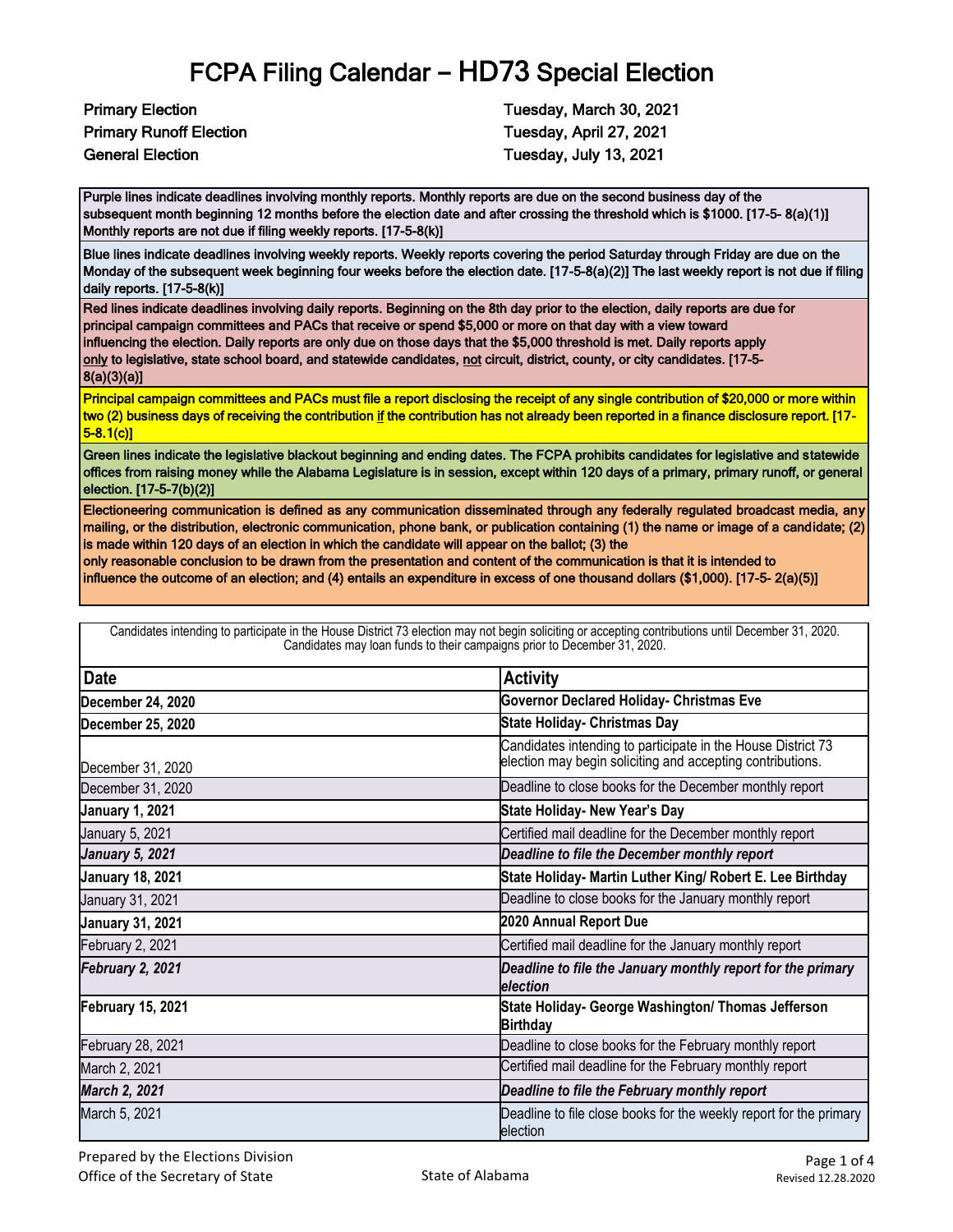| March 8, 2021         | Certified mail deadline for the weekly report for the primary<br>election                       |
|-----------------------|-------------------------------------------------------------------------------------------------|
| March 8, 2021         | Deadline to file the weekly report for the primary election                                     |
| March 12, 2021        | Deadline to close books for the weekly report for the primary<br>election                       |
| March 15, 2021        | Certified mail deadline for the weekly report for the primary<br>election                       |
| March 15, 2021        | Deadline to file the weekly report for the primary election                                     |
| March 19, 2021        | Deadline to close books for the weekly report for the primary<br>election                       |
| March 22, 2021        | Certified mail deadline for the weekly report for the primary<br>election                       |
| March 22, 2021        | Deadline to file the weekly report for the primary election                                     |
| <b>March 22, 2021</b> | Daily report due. Please refer to instructions on the top of<br>the calendar page.              |
| <b>March 23, 2021</b> | Daily report due. Please refer to instructions on the top of<br>the calendar page.              |
| <b>March 24, 2021</b> | Daily report due. Please refer to instructions on the top of<br>the calendar page.              |
| <b>March 25, 2021</b> | Daily report due. Please refer to instructions on the top of<br>the calendar page.              |
| March 26, 2021        | Deadline to close books for the weekly report for the primary<br>election                       |
| <b>March 26, 2021</b> | Daily report due. Please refer to instructions on the top of<br>the calendar page.              |
| <b>March 27, 2021</b> | Daily report due. Please refer to instructions on the top of<br>the calendar page.              |
| <b>March 28, 2021</b> | Daily report due. Please refer to instructions on the top of<br>the calendar page.              |
| March 29, 2021        | Certified mail deadline for the weekly report for the primary<br>election                       |
| March 29, 2021        | Deadline to file the weekly report for the primary election                                     |
| <b>March 29, 2021</b> | Daily report due by 12:01 p.m. Please refer to instructions<br>on the top of the calendar page. |
| <u> March 30,2021</u> | <b>Primary Election Day</b>                                                                     |
| April 2, 2021         | Deadline to close books for the weekly report for the primary<br>runoff election                |
| April 5, 2021         | Certified mail deadline for the weekly report for the primary runoff<br>election                |
| April 5, 2021         | Deadline to file the weekly report for the primary runoff<br>election                           |
| April 9, 2021         | Deadline to close books for the weekly report for the primary<br>runoff election                |
| April 12, 2021        | Certified mail deadline for the weekly report for the primary<br>runoff election                |
| April 12, 2021        | Deadline to file the weekly report for the primary runoff<br>election                           |
| April 16, 2021        | Deadline to close books for the weekly report for the primary<br>runoff election                |
| April 19, 2021        | Certified mail deadline for the weekly report for the primary runoff<br>election                |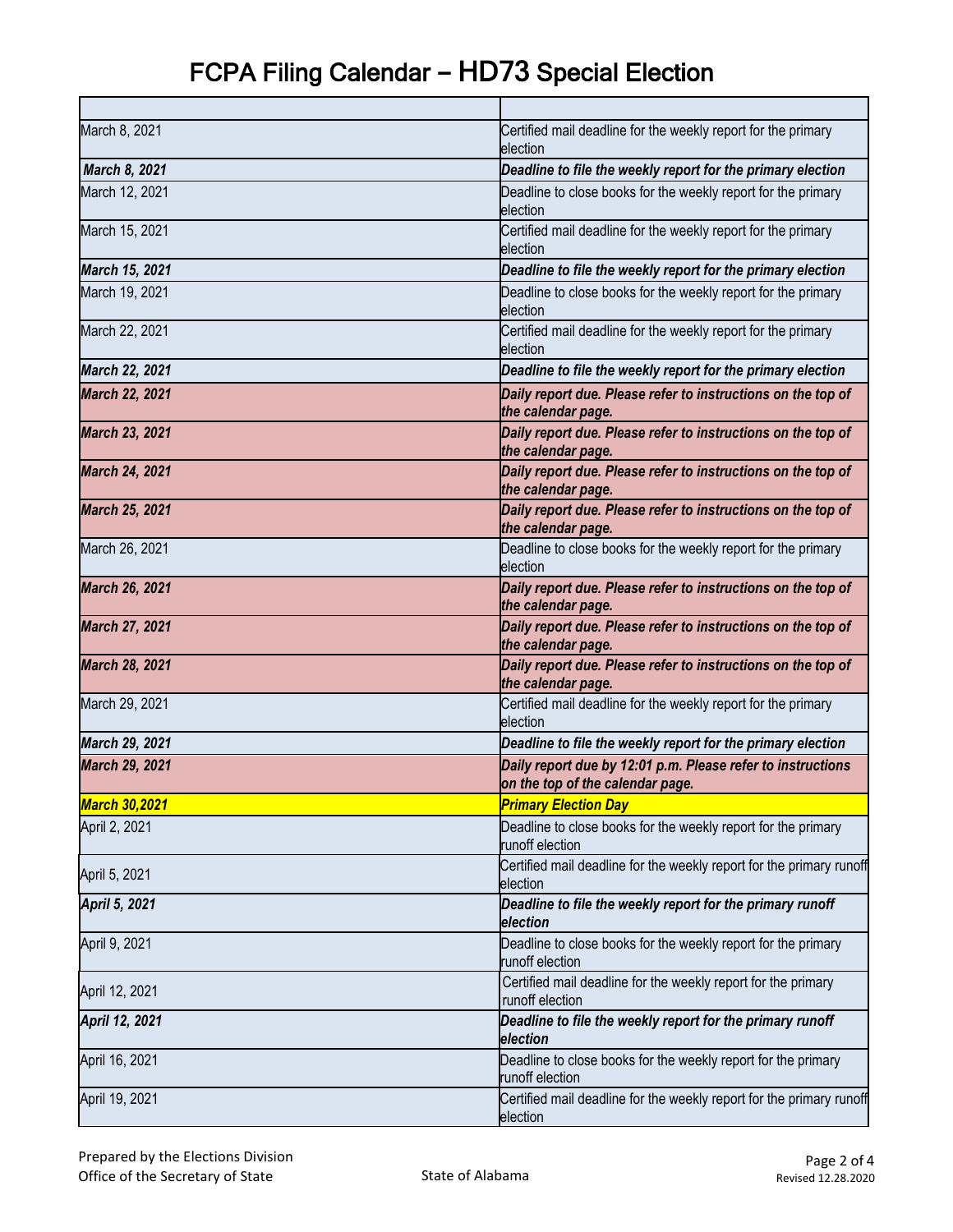| April 19, 2021        | Deadline to file the weekly report for the primary runoff<br>election                           |
|-----------------------|-------------------------------------------------------------------------------------------------|
| April 19, 2021        | Daily report due. Please refer to instructions on the top of<br>the calendar page.              |
| <b>April 20, 2021</b> | Daily report due. Please refer to instructions on the top of<br>the calendar page.              |
| <b>April 21, 2021</b> | Daily report due. Please refer to instructions on the top of<br>the calendar page.              |
| <b>April 22, 2021</b> | Daily report due. Please refer to instructions on the top of<br>the calendar page.              |
| April 23, 2021        | Deadline to close books for the weekly report for the primary<br>runoff election                |
| <b>April 23, 2021</b> | Daily report due. Please refer to instructions on the top of<br>the calendar page.              |
| <b>April 24, 2021</b> | Daily report due. Please refer to instructions on the top of<br>the calendar page.              |
| April 25, 2021        | Daily report due. Please refer to instructions on the top of<br>the calendar page.              |
| April 26, 2021        | Certified mail deadline for the weekly report for the primary runoff<br>election                |
| April 26, 2021        | Deadline to file the weekly report for the primary runoff<br>election                           |
| April 26, 2021        | Daily report due by 12:01 p.m. Please refer to instructions<br>on the top of the calendar page. |
| April 26, 2021        | State Holiday- Confederate Memorial Day                                                         |
| <b>April 27, 2021</b> | <b>Primary Election Runoff</b>                                                                  |
| April 30, 2021        | Deadline to close books for the April monthly report                                            |
| May 4, 2021           | Certified mail deadline for the April monthly report                                            |
| May 4, 2021           | Deadline to file the April monthly report                                                       |
| May 31, 2021          | Deadline to close books for the May monthly report                                              |
| May 31, 2021          | <b>State Holiday- Memorial Day</b>                                                              |
| June 02, 2021         | Certified mail deadline for the May monthly report for the general<br>election                  |
| June 02, 2021         | Deadline to file the May monthly report for the general<br>election                             |
| June 7, 2021          | State Holiday- Jefferson Davis's Birthday                                                       |
| June 18, 2021         | Deadline to close books for the weekly report for the general<br>election                       |
| June 21, 2021         | Certified mail deadline for the weekly report for the general<br>election                       |
| June 21, 2021         | Deadline to file the weekly report for the general election                                     |
| June 25, 2021         | Deadline to close books for the weekly report for the general<br>election                       |
| June 28, 2021         | Certified mail deadline for the weekly report for the general<br>election                       |
| June 28, 2021         | Deadline to file the weekly report for the general election                                     |
| July 2, 2021          | Deadline to close books for the weekly report for the general<br>election                       |
| <b>July 5, 2021</b>   | Daily report due. Please refer to instructions on the top of<br>the calendar page.              |